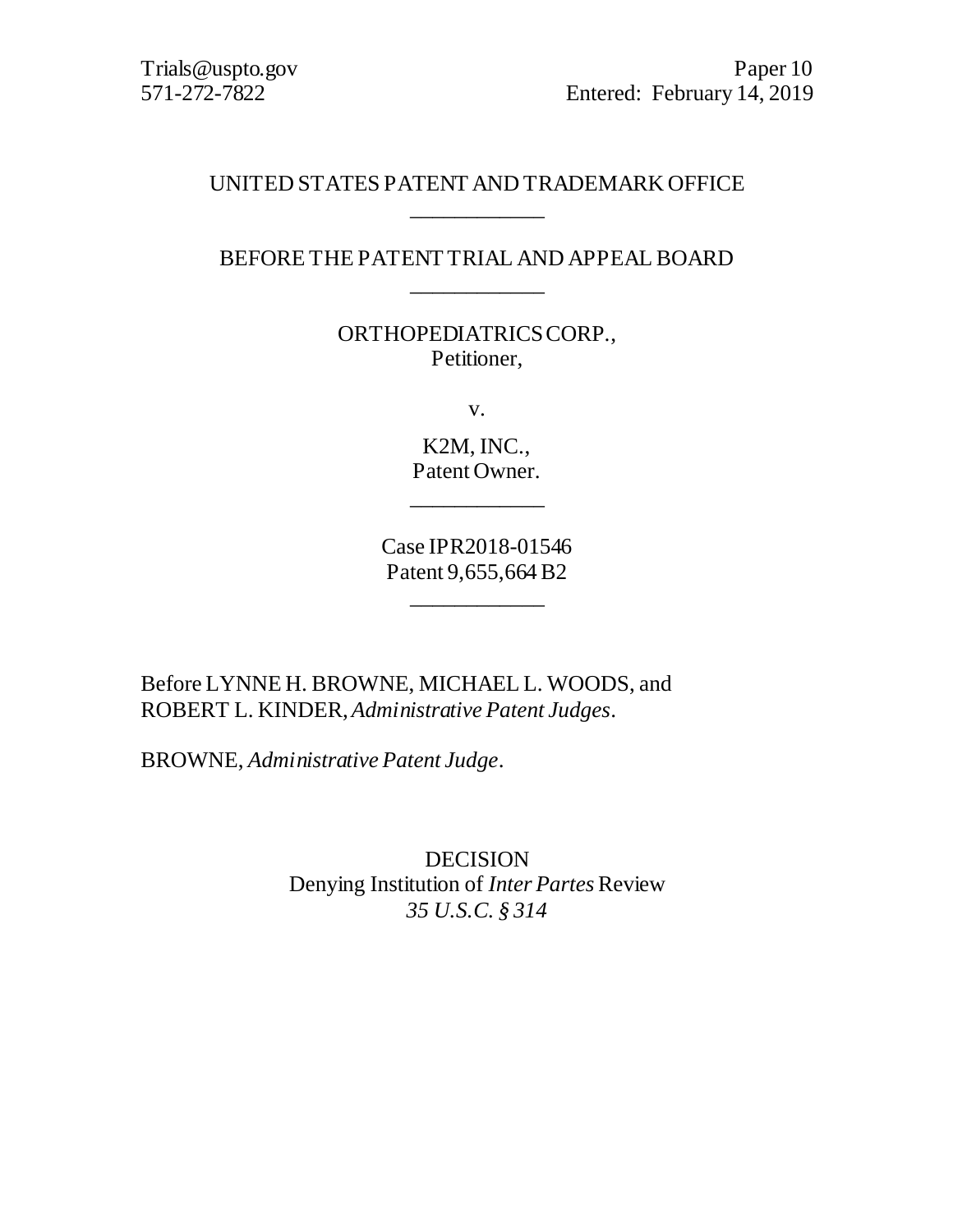## I. INTRODUCTION

OrthoPediatrics Corp. ("Petitioner"), on August 21, 2018, filed a Petition to institute *inter partes*review of claims 1, 3, 5, 6, 8–10, 12, and 15–19 of U.S. Patent No. 9,655,664 B2 ("the '664 patent"). Paper 1 ("Pet."). K2M, Inc. ("Patent Owner") filed a Preliminary Response to the Petition on November 29, 2018. Paper 6 ("Prelim. Resp.").

Under 35 U.S.C. § 314(a), an *inter partes*review may not be instituted unless the Petition "shows that there is a reasonable likelihood that the petitioner would prevail with respect to at least 1 of the claims challenged in the petition." For the reasons stated below, we determine that Petitioner has not established a reasonable likelihood that it would prevail in showing the unpatentability of at least one claim of th[e '6](https://1.next.westlaw.com/Link/Document/FullText?findType=Y&serNum=2027597573&pubNum=0004074&originatingDoc=Iae31dd50f83811e790b3a4cf54beb9bd&refType=PA&docFamilyGuid=I908f724093b111e1bce0ebcd8284ba9c&targetPreference=KindCode%3aB2&originationContext=document&transitionType=DocumentItem&contextData=(sc.Search))64 patent. Accordingly, we do not institute an *inter partes*.

### *A. Related Proceedings*

Petitioner indicates that the '664 patent is the subject of *K2M, Inc. v. OrthoPediatrics Corp. & OrthoPediatrics US Distribution Corp.*, Case No. 1:17-cv-00061-GMS (D. Del.). Pet. 1. Petitioner further indicates that the '664 patent is related to U.S. Patent No. 9,532,816 ("the '816 patent"), which is also the subject of the district court litigation.

Petitioner concurrently filed two other petitions requesting *inter partes* review challenging claims 1, 3, 5, 6, 8–10, 12, and 15–19 of the '664 patent. IPR2018-01547; IPR2018-01548.

We further note that the '816 patent is the patent at issue in *inter partes*review proceedings IPR2018-00429 and IPR2018-00521. As the '664 patent is a divisional of the '816 patent, these patents share the same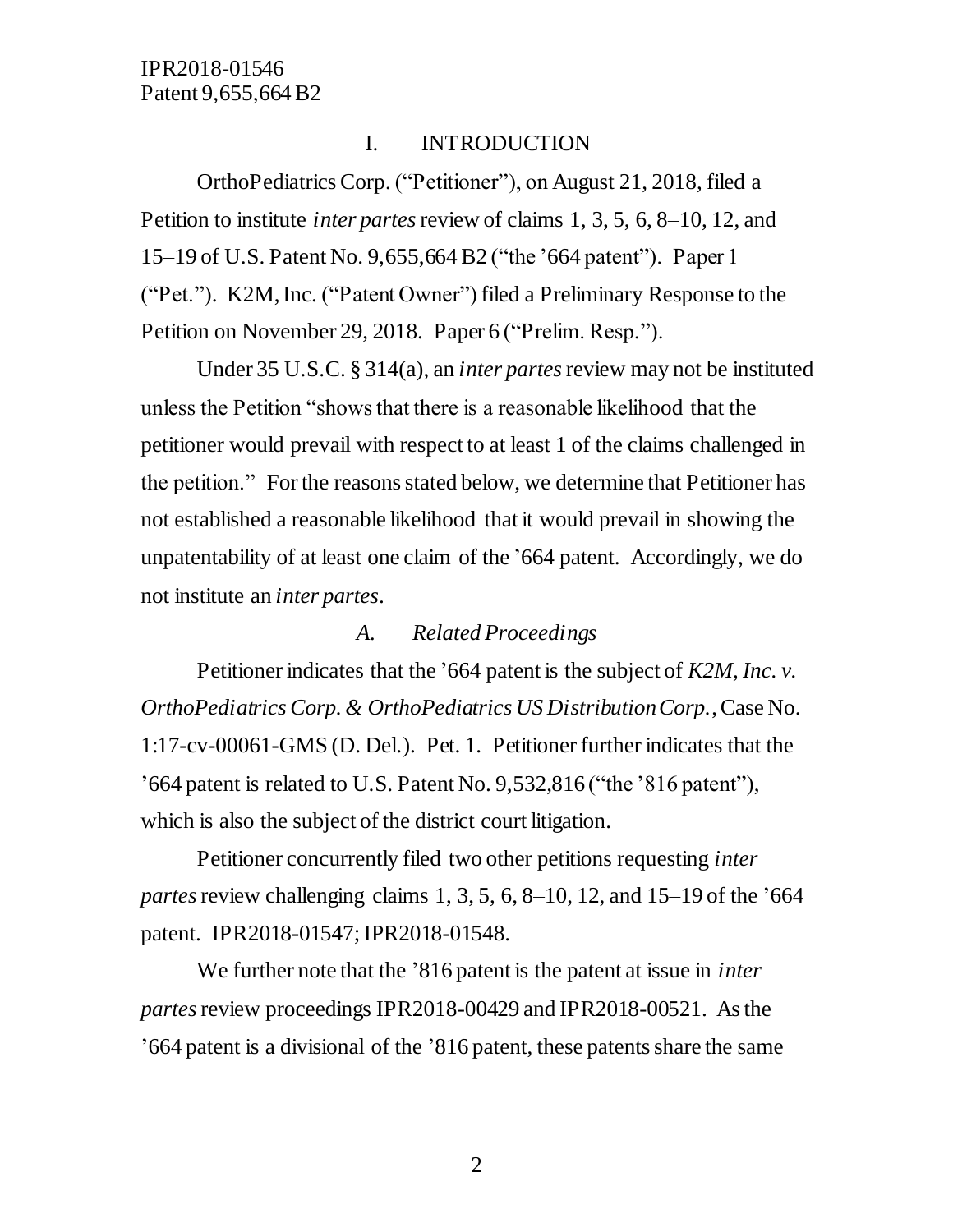Specification. Accordingly, IPR2018-00429 and IPR2018-00521 are also related proceedings.

#### *B. The '664 Patent*

The '664 patent is directed to "devices for stabilizing and fixing the bones and joints of the body." Ex. 1001, 2:18–19. Particularly, the present invention relates to "a manually operated device capable of reducing a rod into position in a rod receiving notch in the head of a bone screw with a controlled, measured action." Ex. 1001, 1:20–22. The device described in the '664 patent achieves this objective by grasping "the head of a bone screw and reduc[ing] a rod into the rod receiving recess of the bone screw using a single manual control that can be activated in a controlled and measured manner." *Id.* at 2:25–28.

Figure 4 reproduced below illustrates the device:

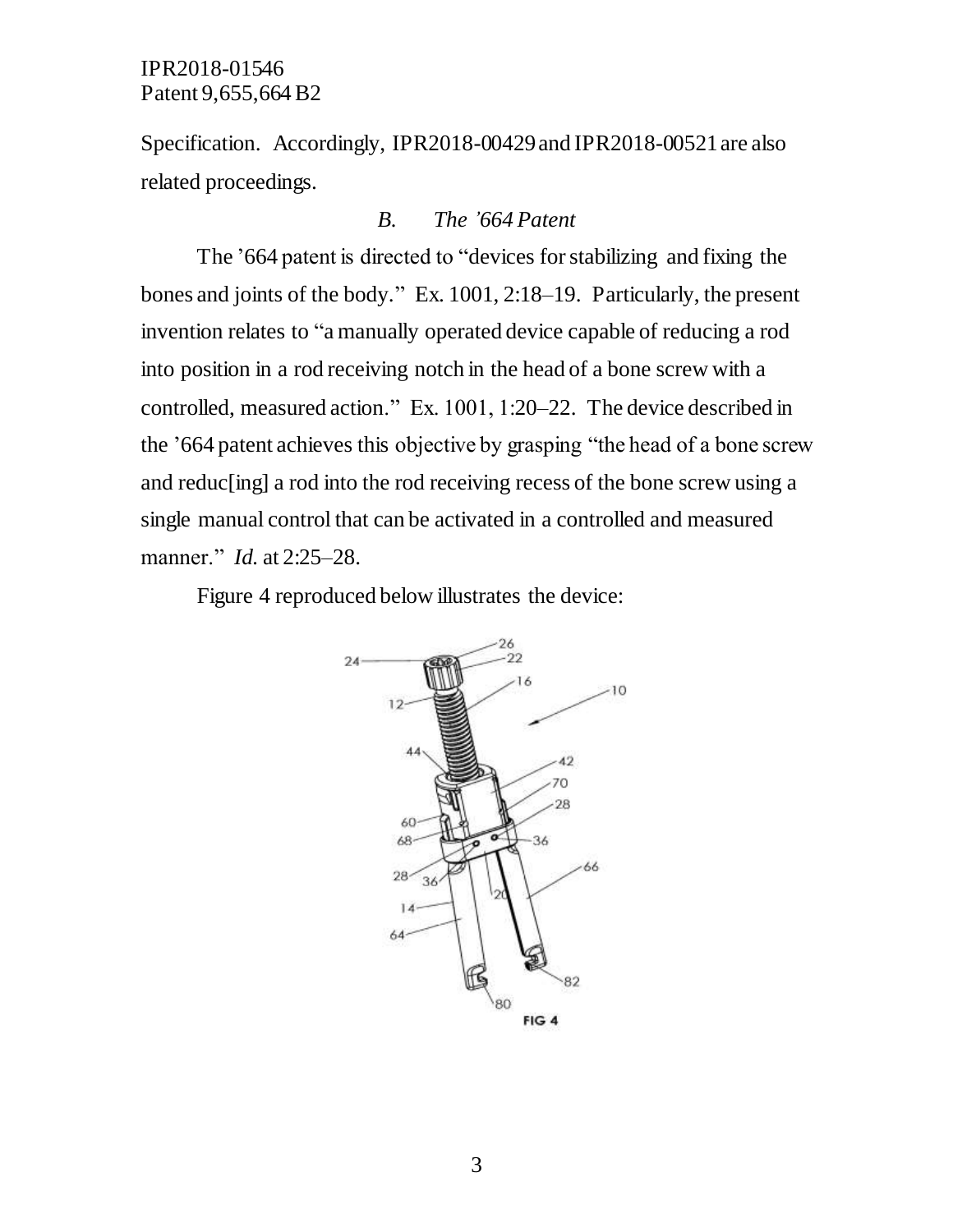Figure 4 is an isometric view of the rod reducing device with the screw jack mechanism fully retracted and the two elongated grasping members in an open configuration. Ex. 1001, 3:2–32.

The '664 patent explains:

The device . . . is a rod reduction device capable of reducing a rod into position in a rod receiving notch in the head of a bone screw with a controlled, measured action. The device is an elongated rod reduction device 10 that includes a screw jack mechanism 12 moveably engaged with an elongated grasping fork assembly 14. The screw jack mechanism 12 includes an elongated threaded screw shaft 16 that terminates at its most proximal end with a controlling member 18 and terminates at its most distal end with a rod contact member 20.

*Id.* at 3:65–4:7 (emphasis omitted).

### *C. Illustrative Claim*

Petitioner challenges claims 1, 3, 5, 6, 8–10, 12, and 15–19 of the

'664 patent. Claims 1, 8, 12, and 17 are independent. Representative claim

1 is reproduced below:

1. A method of advancing a rod into a housing of a bone anchor comprising:

coupling a rod reducing device to a bone anchor, the bone anchor having a rod-receiving housing and a bone engaging shaft extending therefrom, the rod reducing device including:

a rotatable member,

a rod contact member positioned at a distal end of the rotatable member, and

a body including first and second elongated grasping members extending therefrom, each of the first and second elongated grasping members having a screw grasping element, the rotatable member threadably coupled with the body, the first and second elongated grasping members defining a plane, the rotatable member and the rod contact member movable within the plane;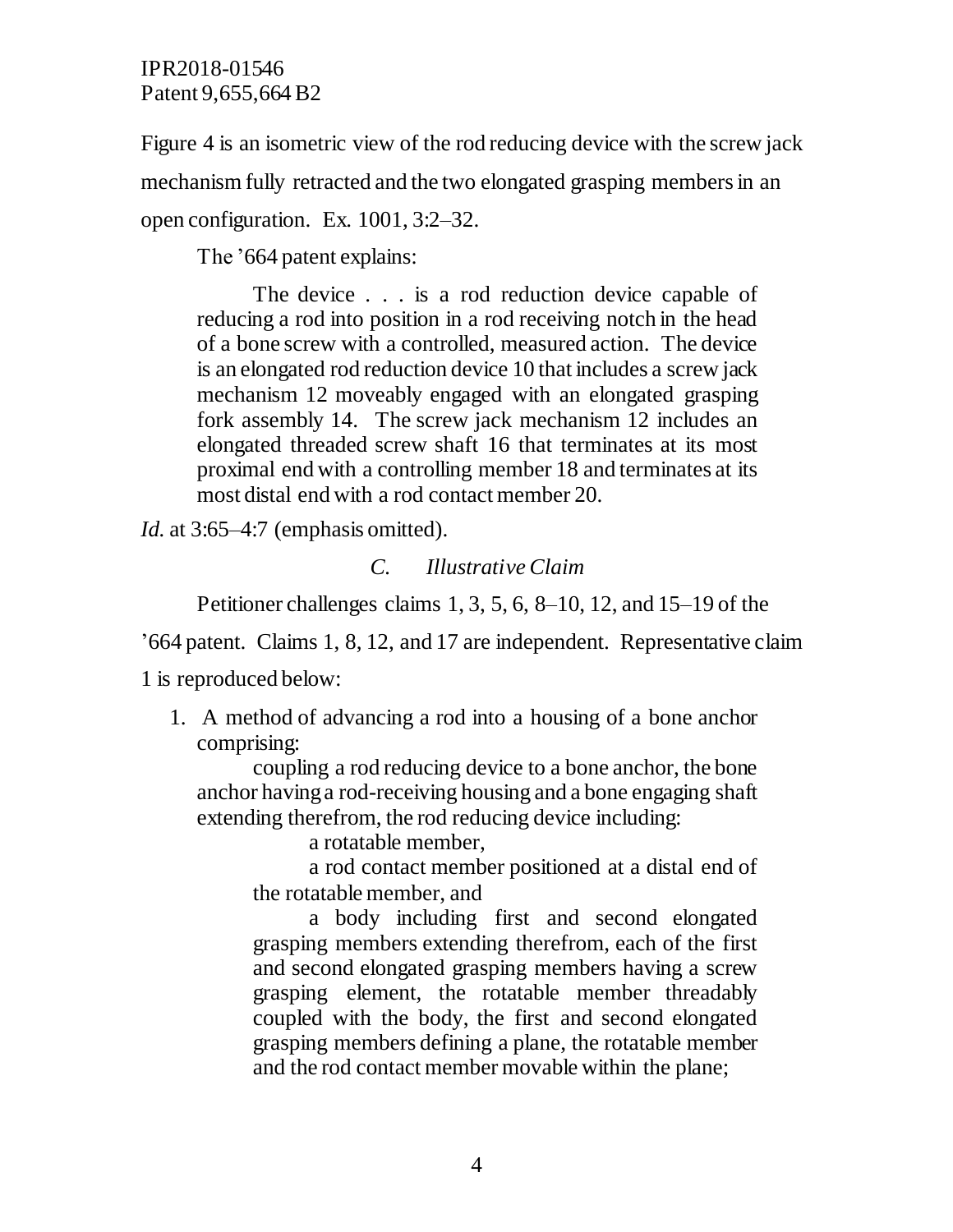securing the rod reducing device to the bone anchor by engaging the first and second elongated grasping members with the rod-receiving housing so that the rod receiving housing is disposed between the first and second elongated grasping members; and

rotating the rotatable member thereby causing the rod contact member to move relative to the body within the plane to advance a rod disposed between the first and second elongated grasping members toward the rod-receiving housing.

Ex. 1001, 8:9–35.

## *D. References Relied Upon*

| Name          | Reference                                                                                                                        | Ex. No. |
|---------------|----------------------------------------------------------------------------------------------------------------------------------|---------|
| <b>I</b> ott  | US 2006/0247630 A1, published Nov. 2, 2006                                                                                       | 1017    |
| <b>Justis</b> | US 2007/0213714 A1, published Sept. 13, 2007                                                                                     | 1018    |
| Sparker       | US Des. 346,217, issued Apr. 19, 1994                                                                                            | 1019    |
| DePuy<br>1998 | Lumbar Degenerative Pathologies: DePuy<br>AcroMed's Comprehensive Low Back Set for<br>Intraoperative Flexibility, published 1998 | 1020    |
| DePuy<br>1999 | Isola <sup>®</sup> Spinal System: Ordering Information for<br>Implants and Instruments, published 1999                           | 1021    |
| DePuy<br>2002 | Isola <sup>®</sup> /VSP <sup>®</sup> Spine Systems: Product Catalog,<br>published 2002                                           | 1022    |

The Petitioner relies on the following references:

Pet. 3.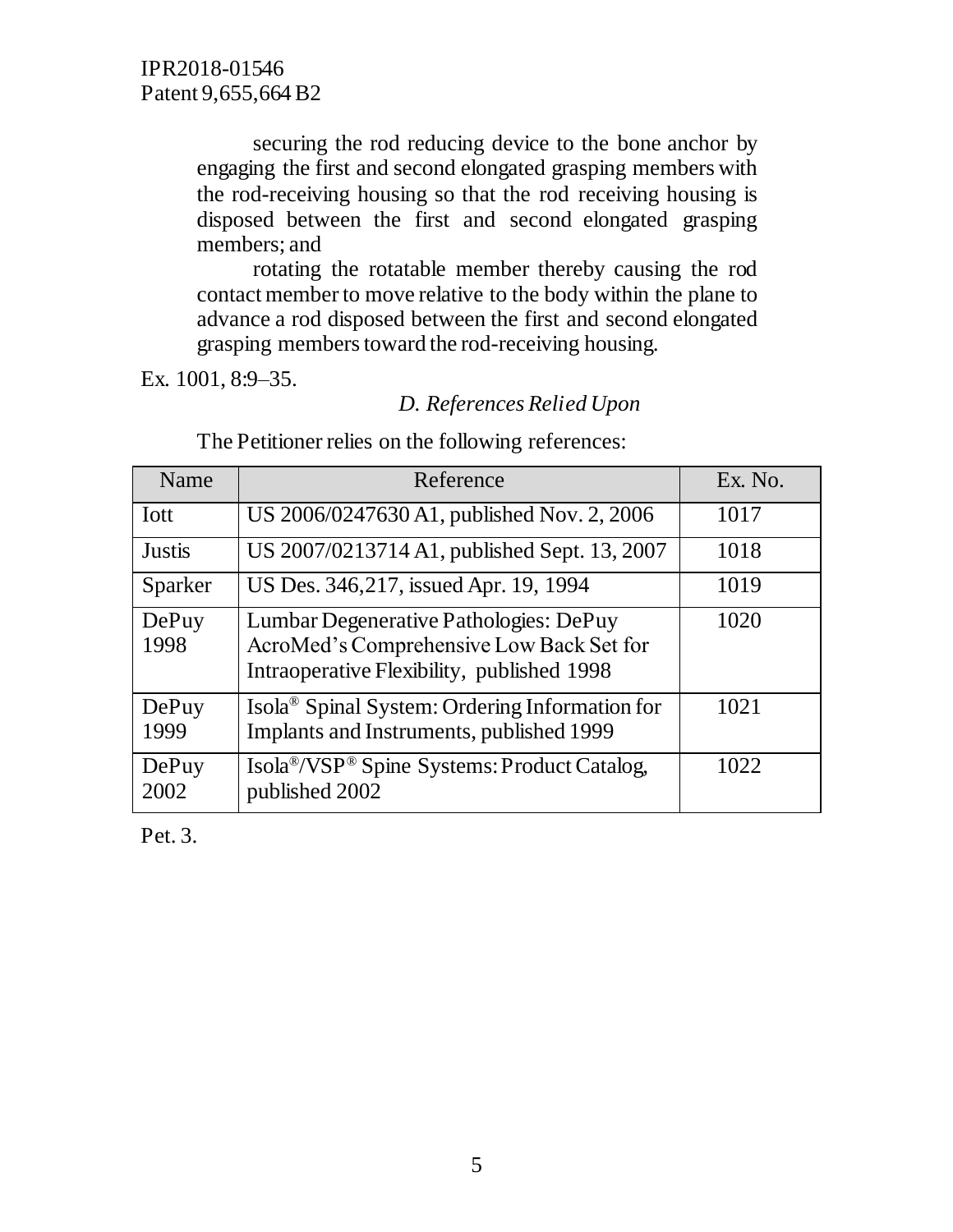$\overline{a}$ 

# *E. The Asserted Grounds of Unpatentability*

Petitioner asserts the challenged claims are unpatentable on the following grounds:

| Reference(s)                                  | <b>Basis</b> | Claims challenged                   |
|-----------------------------------------------|--------------|-------------------------------------|
| <b>I</b> ott                                  | \$102(a),(e) | $1, 3, 5, 6, 8-10, 12,$ and $15-19$ |
| <b>Iott and Justis</b>                        | \$103(a)     | 9, 15, and $17-19$                  |
| Sparker and DePuy Catalogs <sup>1</sup>       | \$102(b)     | 8, 10, 12, and 16                   |
| Sparker, DePuy Catalogs, and<br><b>Justis</b> | \$103(a)     | 9, 15, and $17-19$                  |

Pet. 4. Petitioner supports its challenge with the Declaration of Ottie Pendleton, dated August 21, 2018 ("Pendleton Declaration") (Ex. 1016).

# II. ANALYSIS

Petitioner contends that no "specific claim terms of the Challenged Claims require construction for the purposes of this petition." Pet. 4. On the other hand, Patent Owner asserts that the '"grasping members" limitation and "extending through the housing" should be construed. Prelim. Resp. 10–11.

In related proceedings IPR2018-00429 and IPR2018-00521, we construed the claim limitation "extending through the housing" found in the claims of the '816 patent at issue in those proceedings, but did not construe the "grasping members" limitation also found in the claims of that patent. *OrthoPediatrics Corp. v. K2M, Inc.*, IPR2018-00429, Paper 8, 6; IPR2018-

<sup>&</sup>lt;sup>1</sup> Like Petitioner, we refer collectively to DePuy 1998, DePuy 1999, and DePuy 2002 as "DePuy Catalogs." *See* Pet. 65 ("the DePuy 1998 Catalog, the DePuy 1999 Catalog, and the DePuy 2002 Catalog, or collectively, the 'DePuy Catalogs'").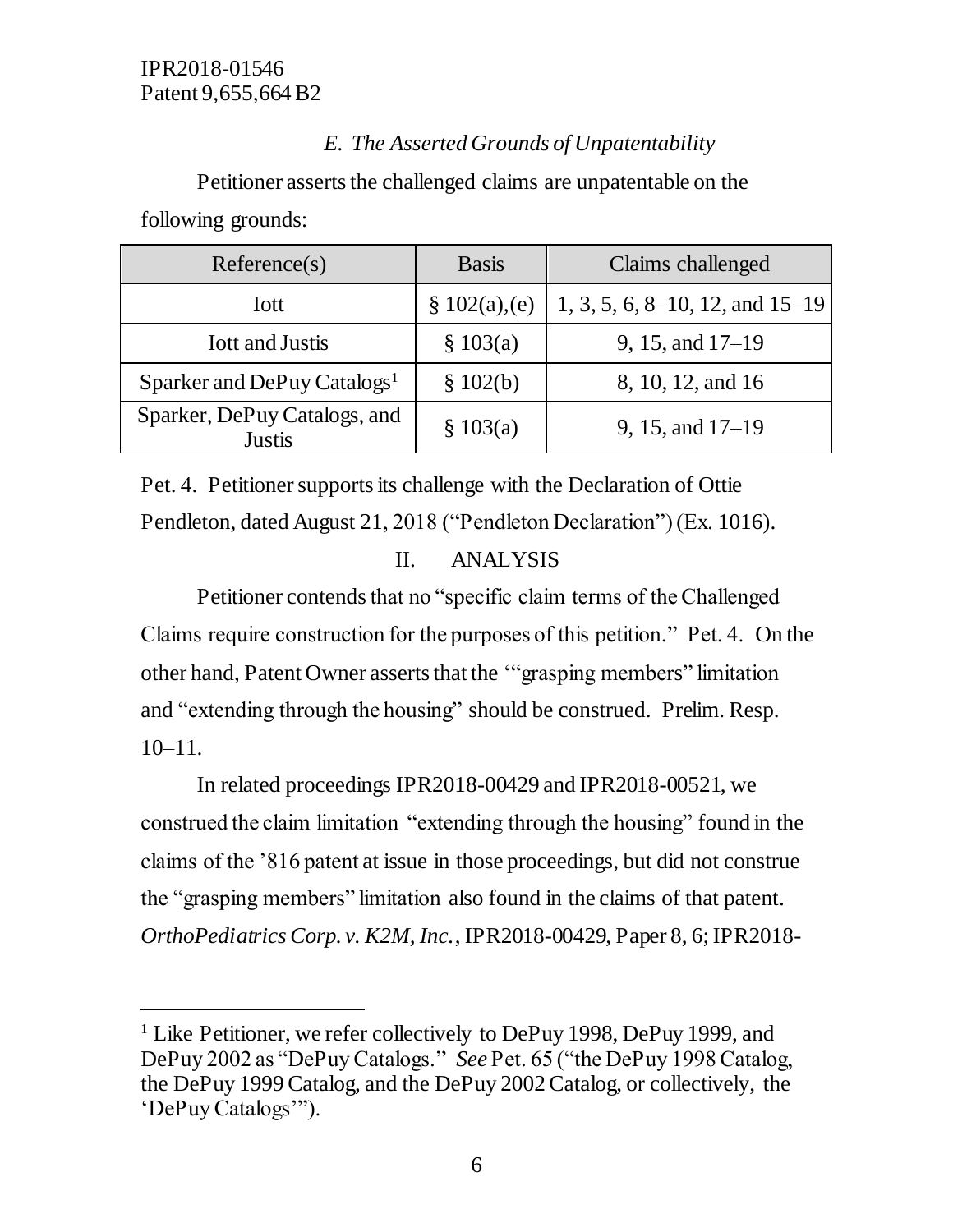$\overline{a}$ 

00521, Paper 8, 8 (PTAB June 28, 2018). In those proceedings, we did not construe the "grasping members" limitation because it was not in controversy. *Id.* In this proceeding, similar limitations directed to grasping members are at issue and their construction is necessary to resolve the controversy.

## *A. Petitioner's claim construction of the limitations reciting grasping members*

In the related District Court proceedings, Petitioner urged the District Court to construe "[b]oth 'grasping members configured to grasp . . .' and 'first and second elongated grasping members' . . . to invoke means-plusfunction claiming under pre-AIA 35 U.S.C. § 112, ¶ 6." Ex. 2005, 5. The District Court agreed and interpreted these limitations as means-plusfunction limitations. 2 Ex. 1011, 1. Specifically, the District Court determined the claimed function to be "grasping a portion of the bone anchor" and the structure corresponding to this function to be "grasping members 64, 66; grasping elements 80, 82; and 'rod contact member 20.'" *Id.* These limitations appear in claims 16 and claims 8, 12, and 17, respectively, of the '816 patent. They are similar to the "grasping members" limitations at issue in this proceeding.

In contrast, after acknowledging that the "grasping members" limitations at issue in this proceeding are "nearly identical to the terms and phrases of the claims challenged in IPR2018-00429 and IPR2018-00521," Petitioner asserts that "the Board need not and should not construe [these limitations]." Pet. 5 (citing *Vivid Techs., Inc. v. Am. Sci. & Eng'g, Inc*., 200

<sup>&</sup>lt;sup>2</sup> We note that the District Court's order construing these limitations was issued on May 30, 2018, prior to the filing of the instant petition.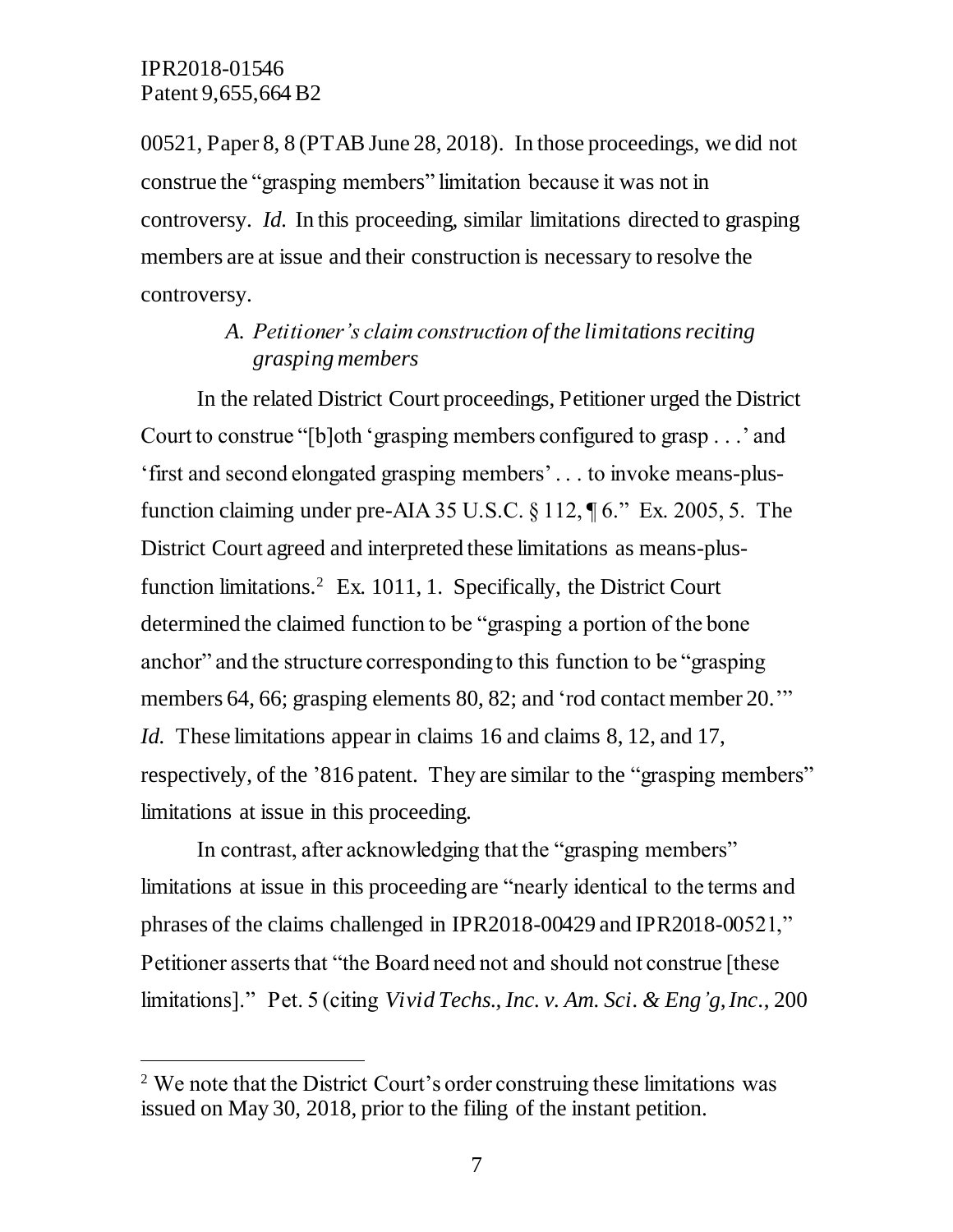F.3d 795, 803 (Fed. Cir. 1999)). Then Petitioner submits that "[i]n essence, this petition is based on the claim constructions urged by Patent Owner in the related district court litigation." *Id.*

In support of this submission, Petitioner argues that "[a]lthough Petitioner sought narrower claim constructions in the district court proceedings, the Federal Circuit has observed that the broadest reasonable interpretation of a claim term is often broader than the term's construction under the *Phillips*standard." Pet. 6 (citing, *e.g*., *Facebook, Inc. v. Pragmatus AV, LLC*, 582 F. App'x 864, 869 (Fed. Cir. 2014)). Petitioner further argues that "as the Board recognizes, '[o]ur rules do not require positions consistent with related cases in different fora. Our rules require that the parties identify related matters. Various reasons may justify inconsistencies among fora, including differing legal or evidentiary standards, a change in litigation strategy, or a change in position.'" *Id.* (citing *Caterpillar Inc. v. Wirtgen Am., Inc.*, IPR2017-02185, Paper 7, at 11 (PTAB May 3, 2018) (internal citation omitted)).

Petitioner further argues that "[w]ith respect to potential means-plusfunction limitations, none of the Challenged Claims contains the word 'means.' As such, there is a presumption that none of the Challenged Claims invoke 35 U.S.C. § 112, ¶ 6." Pet. 6 (citing *Williamson v. Citrix Online, LLC*, 792 F.3d 1339, 1348 (Fed. Cir. 2015)). Petitioner, states that "Patent Owner has not requested any construction under  $\S 112$ ,  $\P 6$ , and Petitioner has no reason to believe that Patent Owner will do so for purposes of this petition." *Id.* Petitioner concludes that "[t]he Board, therefore, need not and should not construe any terms or phrases under § 112, ¶ 6." *Id.*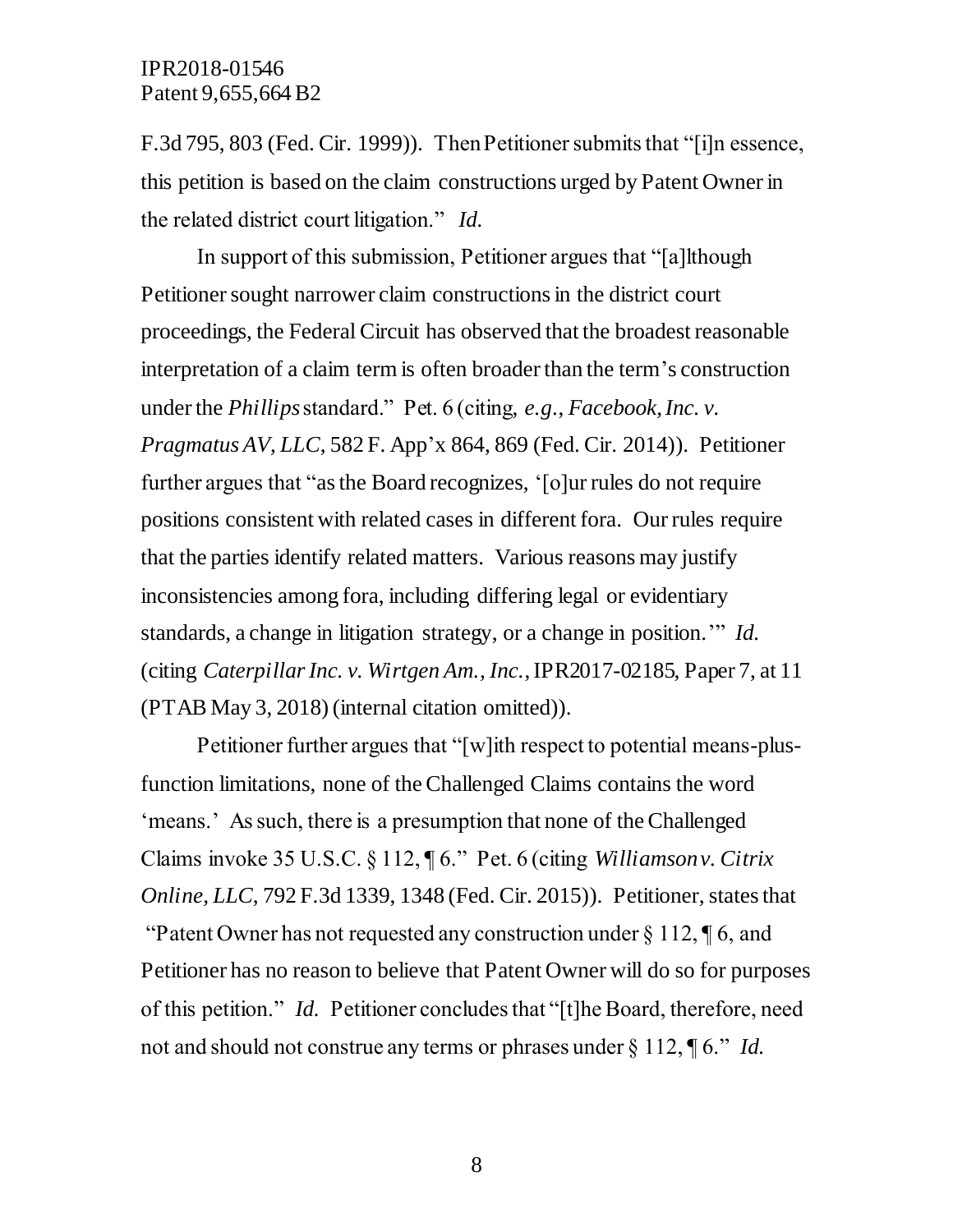(citing *Vivid Techs.*, 200 F.3d at 803 ("only those terms need be construed that are in controversy")).

Upon receipt of Patent Owner's Preliminary Response, discussed below, which explicitly argues that the claim limitations "first and second elongated grasping members" (claim 1) and "first and second grasping members configured to grasp a portion of the bone anchor therebetween" (claims 8, 12, and 17) should be construed as means-plus-function limitations (*see* Prelim. Resp. 11–12), Petitioner did not request further briefing with respect to claim construction under § 112, ¶ 6.

## *B. Patent Owner's claim construction of the limitations directed to grasping members*

Patent Owner urges us to adopt the District Court's claim construction of the limitations directed to grasping members because Petitioner argued for this claim construction in the related District Court litigation. *See*  Prelim. Resp. 11–12. Patent Owner summarizes the District Court's analysis and argues that "[e]ven under the BRI [(broadest reasonable interpretation)] standard, 'the PTO may not disregard the structure disclosed in the specification corresponding to [means-plus-function] language when rendering a patentability determination.'" *Id.* at 16 (citing *In re Donaldson*, 16 F.3d 1189, 1194–95 (Fed. Cir. 1994) (en banc)).

## *C. Insufficiency of Petition*

In prior related proceedings IPR2018-00429 and IPR2018-00521, construction of similar limitations directed to grasping members was not necessary, because even though Patent Owner proposed claim constructions for those limitations, they were not in controversy. *OrthoPediatrics Corp. v. K2M, Inc.*, IPR2018-00429, Paper 8, 6; IPR2018-00521, Paper 8, 8 (PTAB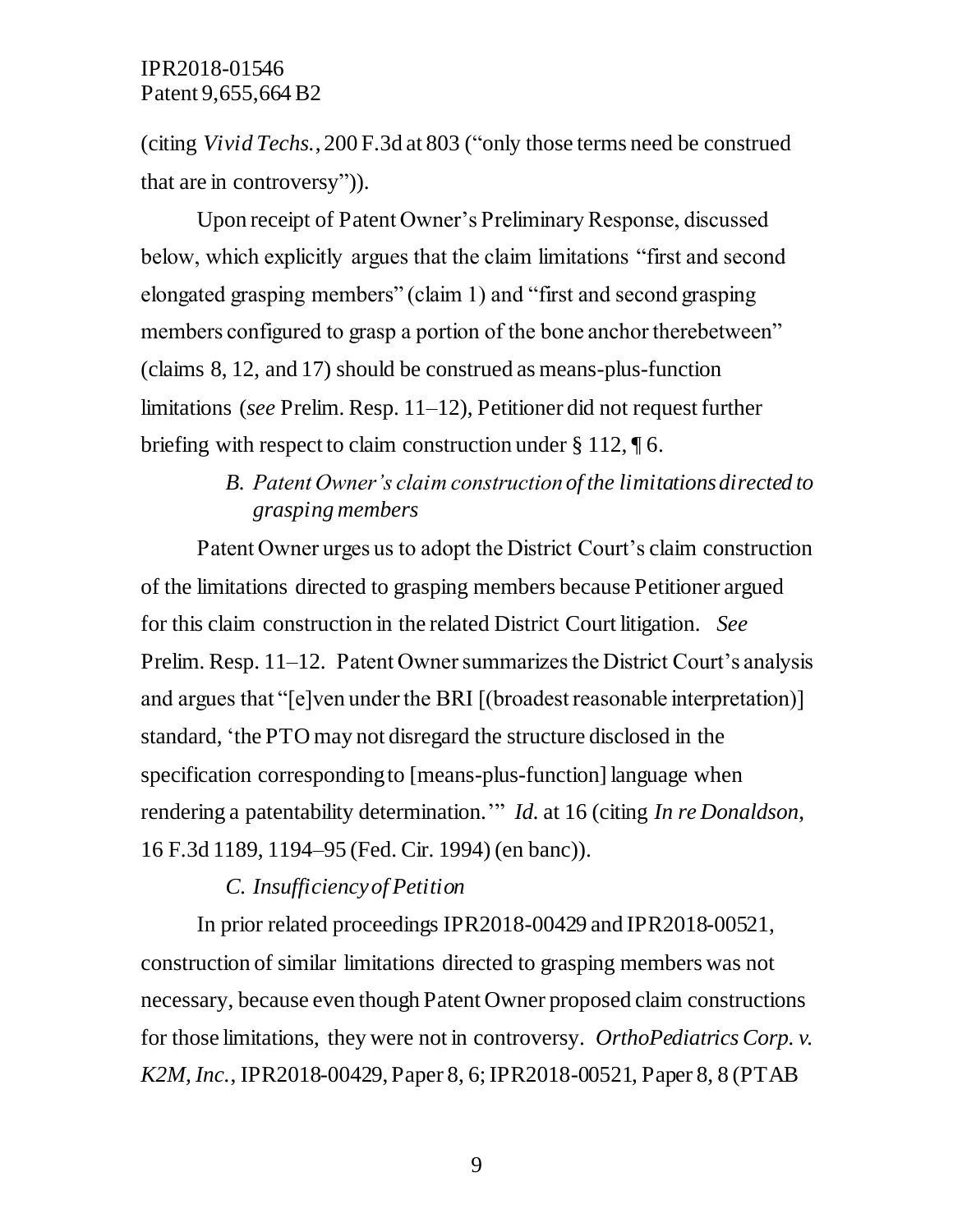June 28, 2018). In this proceeding, however, the construction of the claimed "grasping members" is at issue. *See*, *e.g.*, Prelim. Resp. 34 (arguing that Iott does not disclose these limitations). Accordingly, in order to resolve the controversy, we must construe these limitations.

Our Rules specifically require that a petition for *inter partes*review set forth how each challenged claim is to be construed. *See* 37 C.F.R. § 42.104(b)(3). As discussed above, Petitioner's contentions are limited to how the claim limitations at issue *should not be construed*. *See* Pet. 47. Petitioner does not set forth how the limitations directed to grasping members should be construed. Rather, "Petitioner does not believe any specific claim term of the Challenged Claims requires construction for the purposes of this petition and that every claim term should be given its 'broadest reasonable construction in light of the specification.'" Pet. 4. Alternatively, Petitioner states "that this petition is based on the claim constructions urged by Patent Owner in the related district court litigation." *Id.* at 5. Petitioner's positions, however, do not set forth what the broadest reasonable interpretation of the limitations directed to grasping members is or set forth Patent Owner's position in the related District Court litigation.

"Although" we recognize "there is no *per se* rule against negative constructions, *see Amgen Inc. v. Hoechst Marion Roussel, Inc.*, 314 F.3d 1313, 1329 (Fed. Cir. 2003)," our rules place an affirmative burden on petitioners to "set forth: . . . How the challenged claim is to be construed." *Medicines Co. v. Mylan, Inc.*, 853 F.3d 1296, 1308 (Fed. Cir. 2017); 37 C.F.R. § 42.104(b)(3). This burden continues by requiring petitioners to adequately explain "[h]ow the *construed* claim is unpatentable." 37 C.F.R. § 42.104(b)(4) (emphasis added). As explained below, the Petition fails to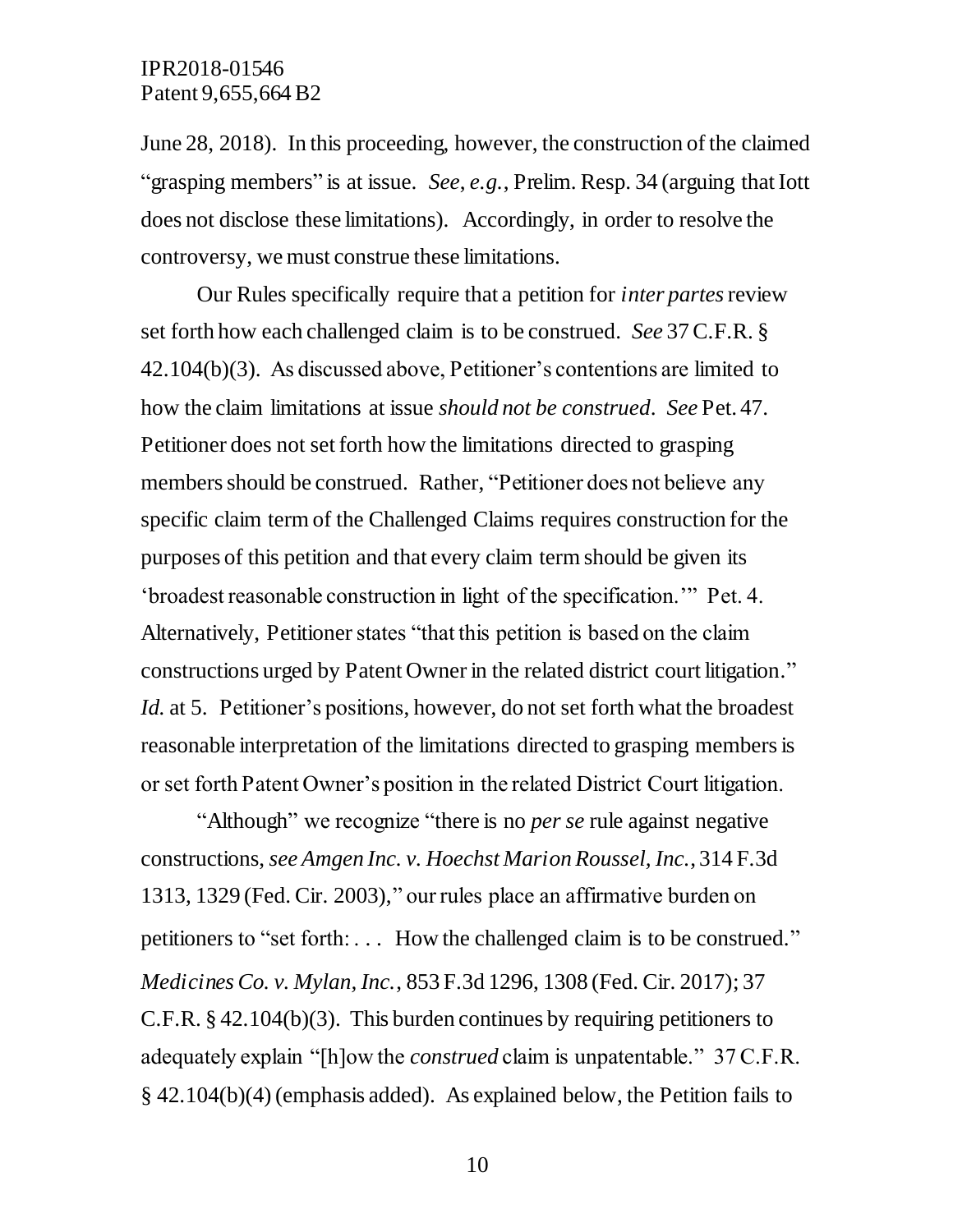identify how the challenged claims are to be construed and applied to the prior art, and Petitioner also takes conflicting positions between this proceeding and the related district court litigation. Specifically, in the related district court litigation, Petitioner advocated that the "grasping members" limitation be subject to means-plus-function claim construction. *K2M, Inc. v. OrthoPediatrics Corp. & OrthoPediatrics US Distribution Corp.*, Case No. 1:17-cv-00061-GMS (D. Del.) (Claim Construction Order 1). Given Petitioner's prior factual and legal positions as to this term being subject to § 122 ¶ 6, Petitioner should have known that the question of whether or not the limitation directed to grasping members was likely to be at issue in this proceeding. Accordingly, Petitioner should have either provided reasons why these limitations are not governed by 35 U.S.C. § 112 ¶ 6, or Petitioner should have provided an explicit claim construction as required by our rules. Because of the unique circumstances of this proceeding, where Petitioner advocated for a different claim construction in the related district court litigation, we determine that construction of the claim termin dispute is necessary for the resolution of issues before us. Lacking such claim construction, the Petition fails to comply with 37 C.F.R.  $§$  42.104(b)(3).

As noted above, Petitioner's failure to provide a claim construction is, in this instance, further compounded by the fact that Petitioner takes an inconsistent position before the District Court, and the key limitation at issue has also tentatively been construed by the District Court as requested by Petitioner in that proceeding. As recognized by Petitioner, our claim construction has generally been informed by a district court's claim construction, and we will continue to consider decisions of other tribunals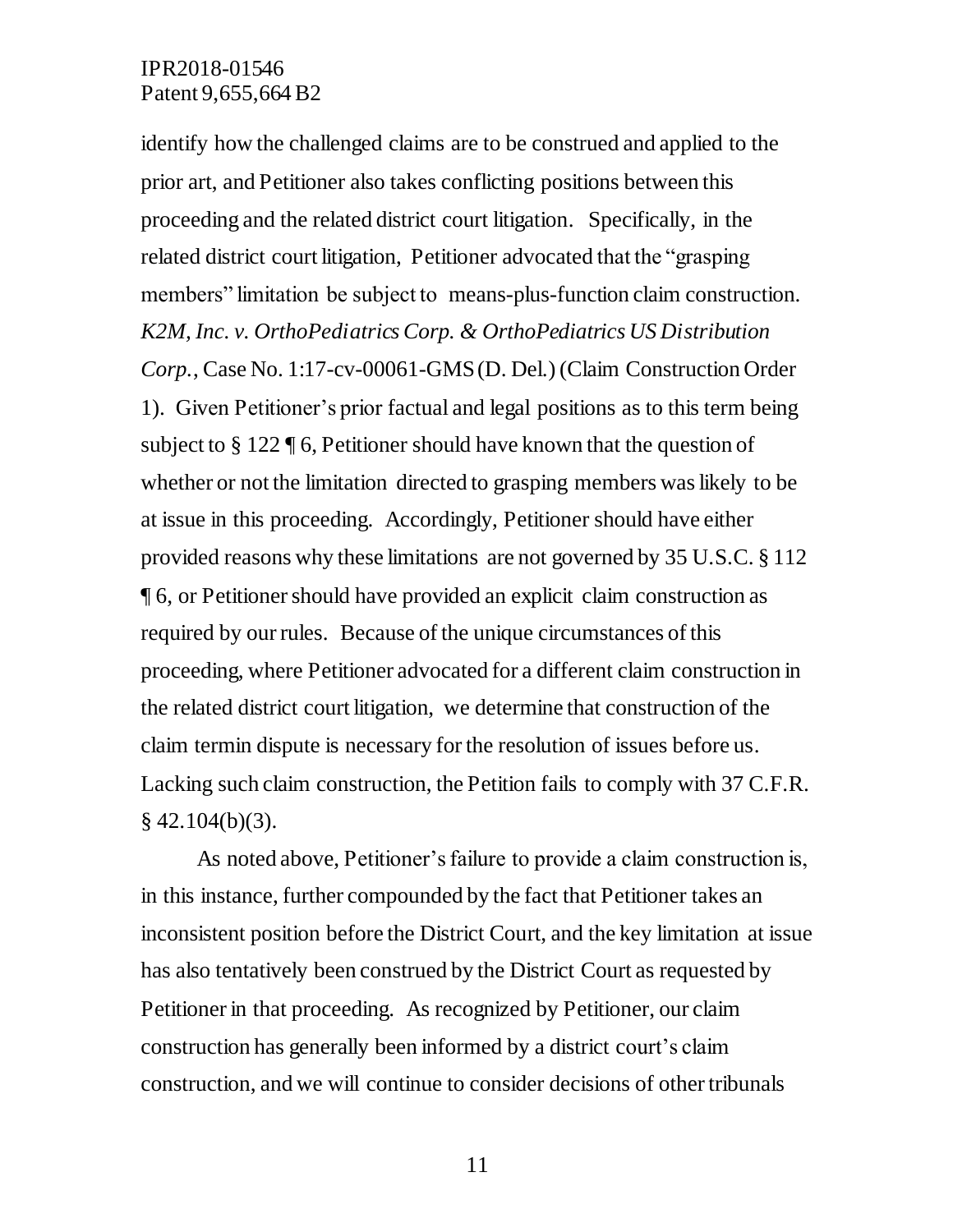construing claim terms at issue. Pet. 6; *see also* "Changes to the Claim Construction Standard for Interpreting Claims in Trials Proceedings Before the Patent Trial and Appeal Board," 83 Fed. Reg. 51340, 51355 (Oct. 11, 2018) ("The PTAB will consider prior claim constructions from courts or the ITC, if timely made of record, and give them appropriate weight.") (effective Nov. 13, 2018, for newly filed proceedings). Keeping in mind that Petitioner has the burden to show a reasonable likelihood of prevailing in showing that at least one claim is unpatentable, it is incumbent upon Petitioner to address substantively the District Court's claim construction of a limitation when construction of that limitation is likely to be a focal point of the *inter partes*review proceeding. By failing to reconcile its proffered claim construction here with its very different construction proffered in District Court—which the District Court agreed with—Petitioner fails to satisfy this burden.

#### III. CONCLUSION

Petitioner does not set forth a claim construction for the limitations directed to grasping members. By failing to set forth such a claim construction, the Petition does not show how the challenged claims are to be construed in accordance with 37 C.F.R. § 42.104(b)(3), and also does not show how, as so construed, they are unpatentable under the statutory grounds identified in the Petition. *See* 37 C.F.R. § 42.104(b)(4). Accordingly, Petitioner has not established a reasonable likelihood that it would prevail in showing the unpatentability of claims 1, 3, 5, 6, 8–10, 12, and 15–19 of the '664 patent.

#### IV. ORDER

Accordingly, it is: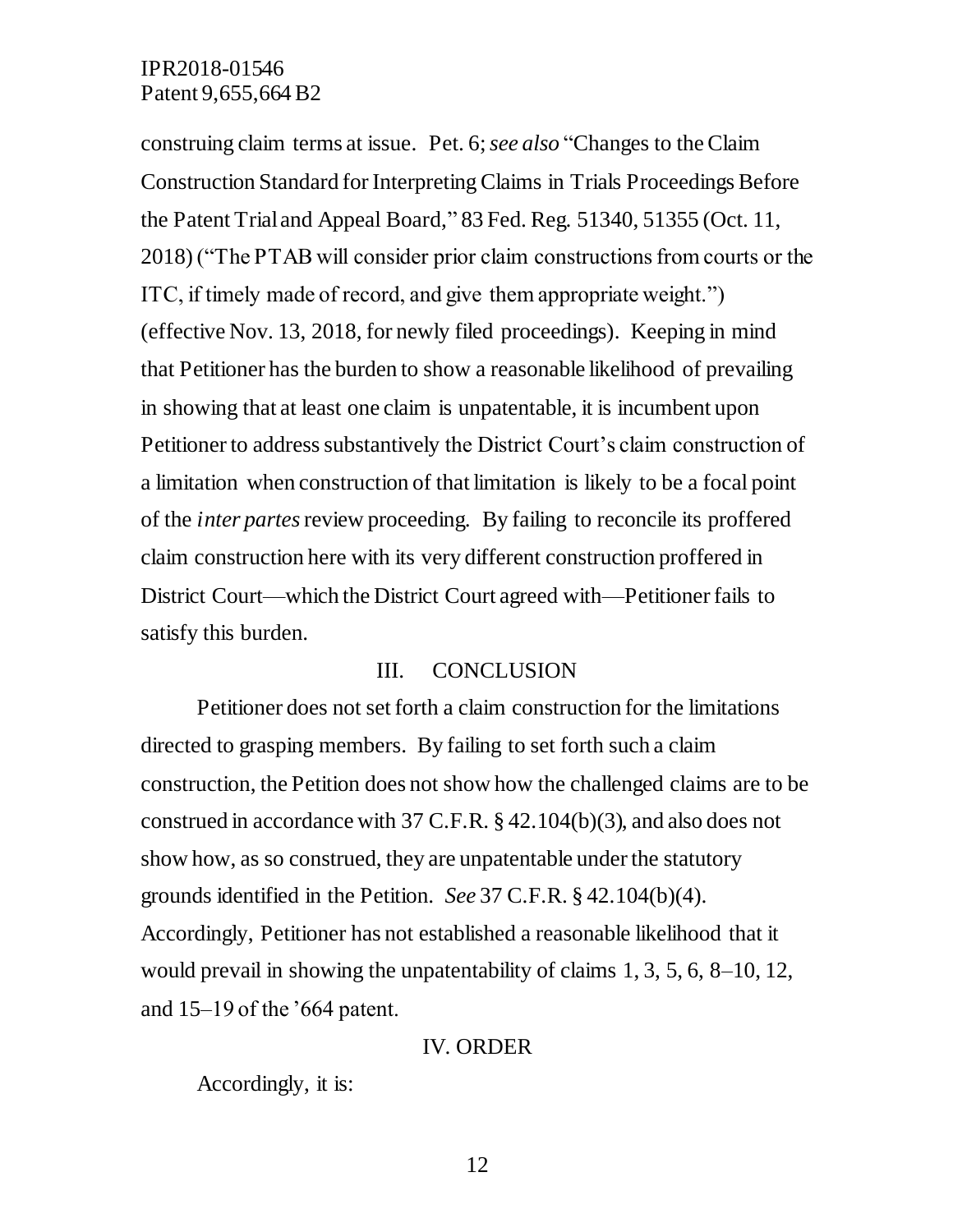ORDERED that the Petition is *denied* as to the challenged claims of the '664 patent; and

FURTHER ORDERED that no *inter partes*review is instituted.